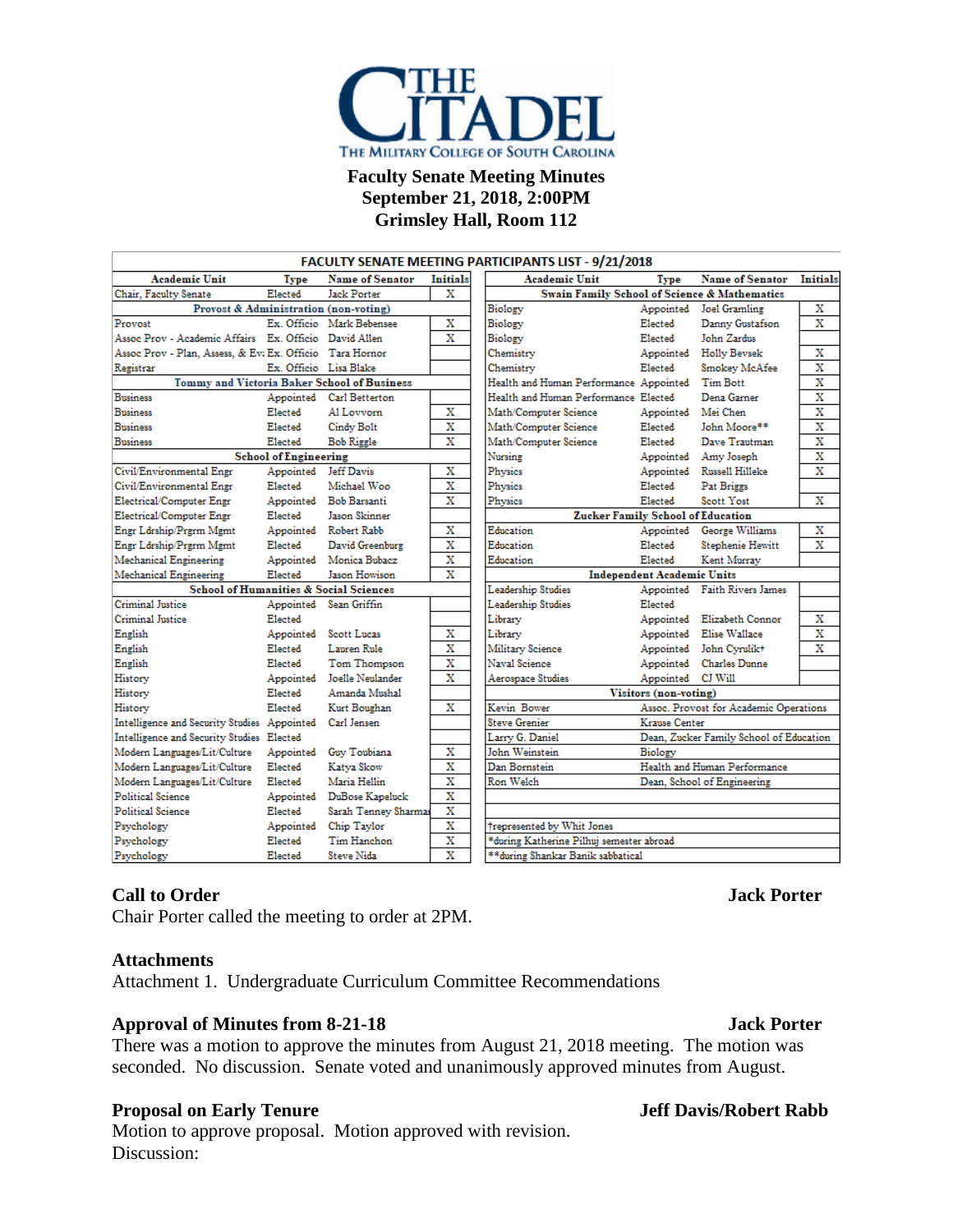Motion to delay vote until next month to have Zucker Family School of Education properly represented and to discuss the issue. Davis and Rabb reminded that this proposal has been on the agenda for a while and are looking to move forward with a vote. The suggestion to do an electronic vote or wait until next meeting declined due to an electronic vote being a last option due to the difficulty in getting the procedure together.

Senate voted: 2 to delay; remainder to continue. Motion failed. Continued discussion:

Confirmed this proposal will go into effect this year and packages would be ready for review by November  $1<sup>st</sup>$ .

Suggestion to separate out language from early tenure procedure versus other changes that made in Memorandum 3-601.

Another motion to split revision to two separate votes: one for early tenure the other for all the other changes in the document. This would get part of the proposal approved while reviewing the language regarding early tenure procedure.

Motion to separate out language and have two votes. Motion seconded. Discussion:

Vote is approve all revisions other than early tenure procedure.

Senate voted: unanimously approved.

Motion to approve the revisions that do address the possibility for early tenure. Motion seconded.

Discussion:

Motion to delay this part of the revision. Motion seconded Discussion:

Suggestion to put a timeline in place to ensure we vote at the next meeting.

Move to vote on second motion to postpone vote on early tenure promotion.

Senate voted: 12 delay, 21 continue. Motion failed.

Move to vote on approving revision to early tenure procedure.

Senate voted: 24 for, 9 opposed, 2 abstentions.

### **Undergraduate Curriculum Committee Jason Howison**

Reviewed new courses. See Attachment 1 for details. Motion to approve and accept all the items on the list. No discussion.

Senate voted: unanimously approved.

Move to approve programs within the recommendations.

Discussed item 11 – online BS in Tactical Strength and Conditioning.

Mark Bebensee explained this initiative is backed by the Provost's office and there will be approximately three years to develop curriculum. Teaching will be handled with the resources we have now. If this is not approved by October 1st we're not sure when the college would get another opportunity at this.

Daniel Bornstein offered additional information explaining this is an area that will grow due to Army interest in health and wellness. He provided a brief PowerPoint presentation to explain.

Discussed curriculum for this online degree program. There will be 18 credits (6 courses) different from the Bachelors of Science in Exercise Science. Most of those courses already are taught. Some other courses will need to be developed and will require additional resources.

Members concerned with outsourcing phrasing, will there be course caps, and maintaining academic integrity. Confirmed no outsourcing. We will do the teaching. What costs will be associated with offering this program.

Daniel Bornstein explained the proposed FREEDOM Center, which was submitted as part of the new Citadel Strategic Plan. It's an acronym for Foundational Research and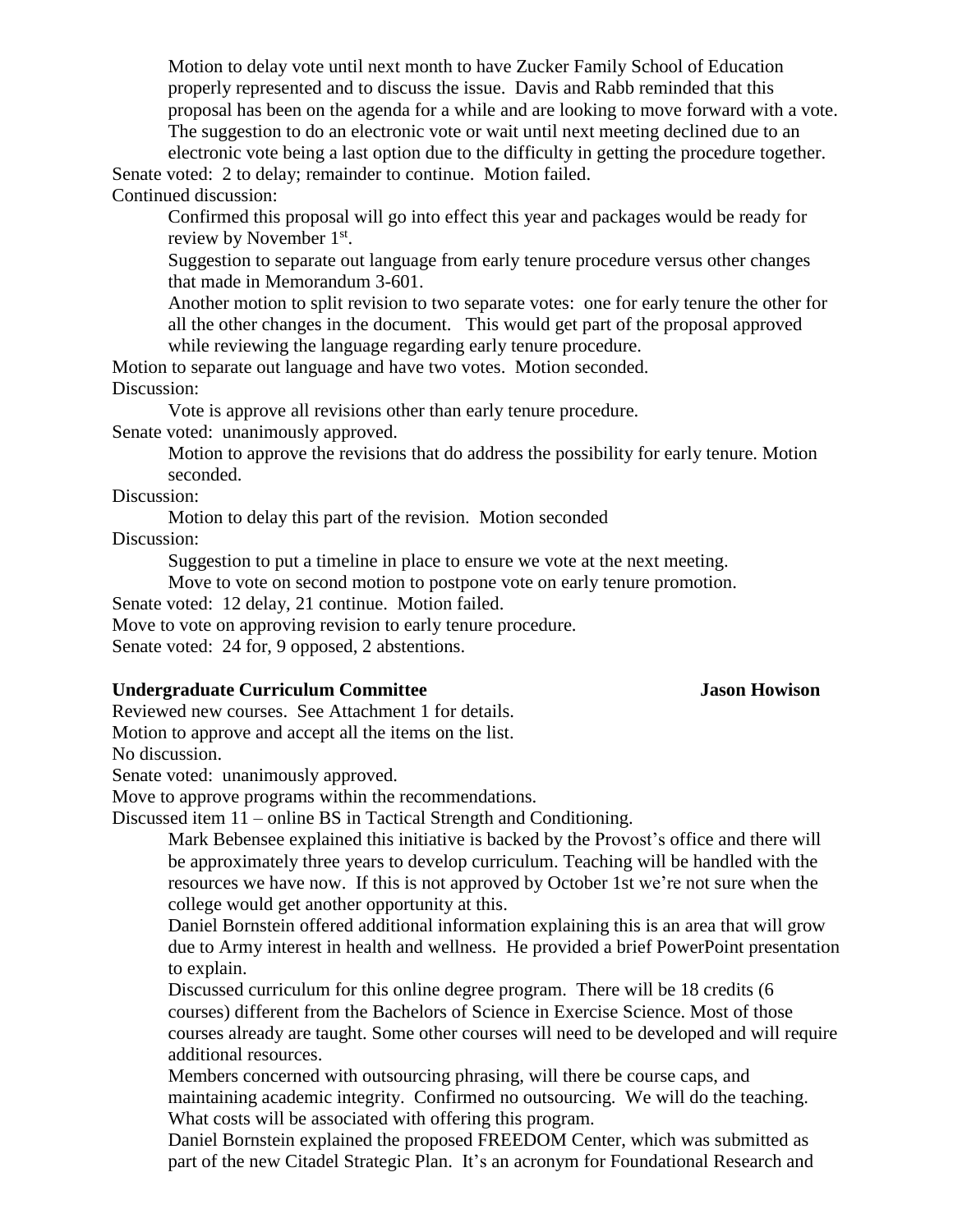Education on Exercise Disease and Obesity for Military Readiness. Trying to address a health issue in the southeastern region in the United States. Trends indicate higher disease and lower fitness levels in the southeast region and SC is included in those states. It impacts issues of military and paramilitary readiness. This could be an opportunity for the College to try to solve some of these issues through education and academic research. The Army is about to roll out a new PT test with higher standards. There are vast employment opportunities for this program for active duty Army personnel and no other college in the country offers this right now and we want to get it started.

Members concerned with October 1<sup>st</sup> deadline coming so quickly. Mark Bebensee explained that the opportunity to propose new program might not be open again for quite some time.

Confirmed this has been unanimously passed through department faculty and through the Dean with one abstention.

This is a CGC program and perhaps the ability to offer it to the SCCC in the future. Discussion concluded.

Motion to separate out section 11 and vote on them separately. Motion seconded. No discussion.

Senate voted: 13 for separation, 15 against separation. Motion failed.

Move to vote to approve all the new Undergraduate Curriculum proposed programs. Senate voted: 4 opposed, remainder approved. Motion carried.

### **Cancer <b>Keith Knapp Committee Keith Knapp Keith Knapp Keith Knapp**

Knapp not present.

Motion to approve. Motion approved and seconded.

No discussion.

Senate voted. Graduate Curriculum recommendations unanimously approved.

## **Diplomas David Trautman**

Explained that if students are receiving more than one degree they will pay a separate processing fee for each degree. Each degree costs \$50. If graduates are getting two diplomas from two different schools on campus they will have to apply for each and pay each diploma fee. Motion to approve proposal to have detailed degree information listed on diplomas. Motion seconded and approved.

Discussion:

Reviewed listing of major options to be listed on diploma. Concentrations will not be listed on diplomas. There is only so much room on the diploma.

Senate voted. Unanimously approved proposal.

## **Second Reading of Proposal for Returning to Academic Tom Thompson/Jack Porter Year Schedule for Committees**

Motion approved and seconded.

No discussion.

Move to vote on proposal and realign committee assignments back to the academic year. Senate voted. Unanimously approved.

## **Make-Up Classes Mark Bebensee**

We need to have a strategic plan in place moving forward for make-up days instead of creating it from scratch each semester. Would like the Faculty Senate to take a lead role and create a plan for make-up classes. Trying to avoid having Saturday classes and delaying the end of final exams due to student travel at the end of the semester.

## Discussion:

If you would like to work on this please contact the Executive Committee.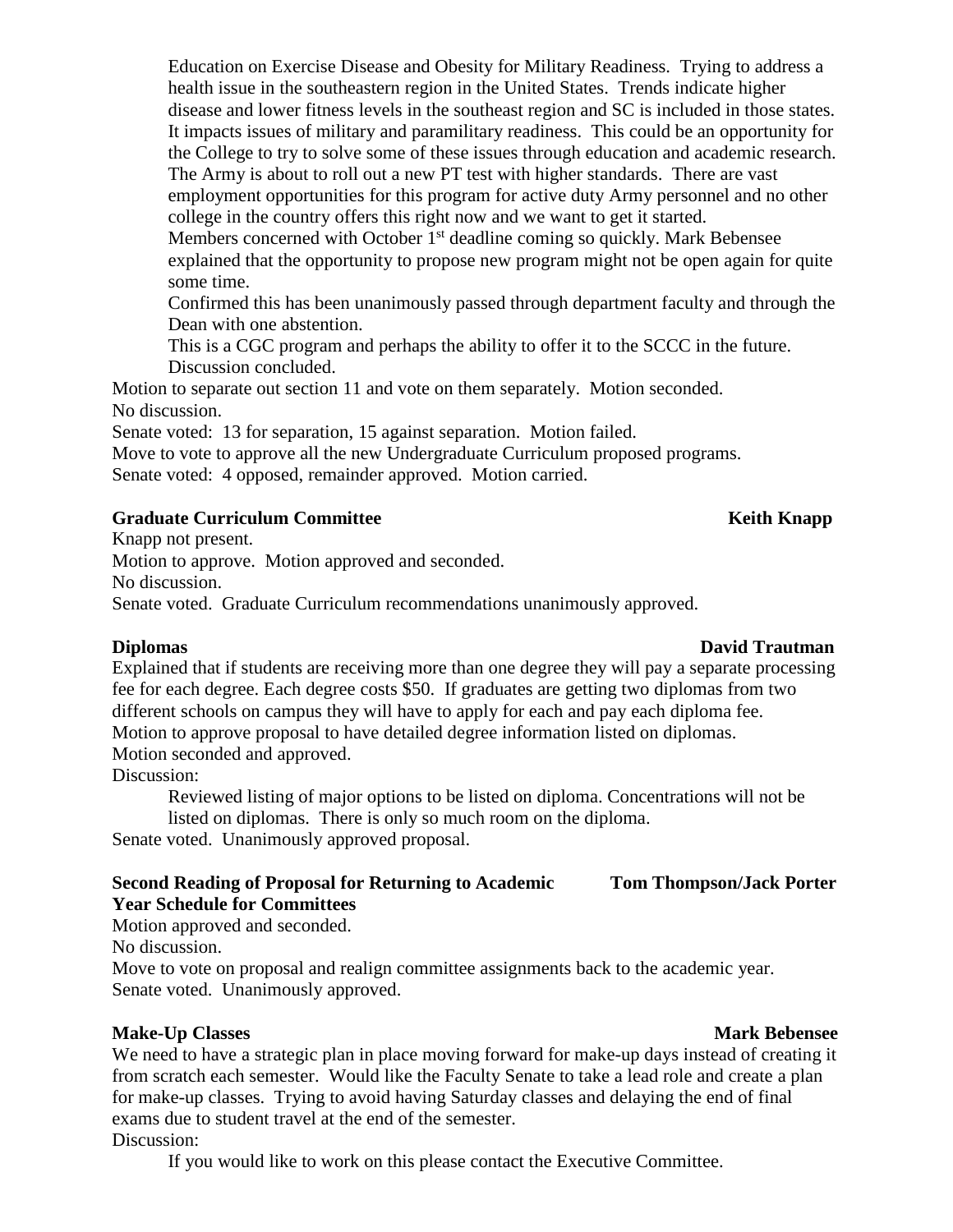## **For CGC**

CGC missed four class days: Tuesday, the  $11^{th}$ ; Wednesday, the  $12^{th}$ ; Thursday, the  $13^{th}$ ; and Monday, the  $17<sup>th</sup>$ .

To make these four days up, we will now schedule the Tuesday, Wednesday, and Thursday classes for Tuesday, Wednesday, and Thursday, the 4<sup>th</sup>, 5<sup>th</sup>, and 6<sup>th</sup> of December. The day to make up the Monday classes will be Friday, 7 December. Classes on that Friday will be held in their regular Monday times and locations.

| CGC Exams will begin on Monday, 10 December and will end on Thursday, 13 |  |
|--------------------------------------------------------------------------|--|
| December, according to the following class schedule:                     |  |

| Final Exam Time   | Monday,                | Tuesday,               | Wednesday,     | Thursday,      |
|-------------------|------------------------|------------------------|----------------|----------------|
|                   | 12/10                  | 12/11                  | 12/12          | 12/13          |
| $5:15$ pm         |                        |                        | $5:15-6:30$ pm | $5:15-6:30$ pm |
|                   |                        |                        | <b>MW</b>      |                |
| $5:30 \text{ pm}$ | 5:30-8:00 pm           | $5:30-8:00$ pm         | $5:30-8:00$ pm | 5:30-8:00 pm   |
|                   | M                      |                        | W              |                |
| $5:45$ pm         | 5:45-8:30 pm           | 5:45-8:30 pm           | 5:45-8:30 pm   | 5:45-8:30 pm   |
|                   | M                      |                        | W              |                |
| $6:45$ pm         | $6:45-8:00 \text{ pm}$ | $6:45-8:00 \text{ pm}$ |                |                |
|                   | M                      |                        |                |                |

## **For the Corps of Cadets**

The day program missed five days, from Tuesday, the  $11<sup>th</sup>$  through Monday, the  $17<sup>th</sup>$ .

To make up these five days we will take the following measures:

- The final exams scheduled for Friday, 7 December, will move to Sunday, 9 December. The Sunday exams will also start later in the day. The exam for the 1200-1250 MWF period originally scheduled for 0800 will now be given at 1300; the exam for the 1100-1150 MWF period originally scheduled for 1300 will now be given at 1700. Friday, the  $7<sup>th</sup>$ , will now be a regular class day, making up one day (Friday).
- Each three-hour exam period will be divided into an instructional period (of either 50 or 75 minutes) and a two-hour exam period. (For 75 minute classes, each exam period will be extended by fifteen minutes.) This makes up two days (Monday and Tuesday).
- Two Friday afternoons, October  $5<sup>th</sup>$  and November  $30<sup>th</sup>$ , will be used to make up Thursday classes. The Thursday morning schedule will be taught on the October 5 th , with 0800 classes starting at 1500, 0930 classes at 1630, and 1100 classes at 1800. The Thursday afternoon schedule will be taught on Nov.  $30<sup>th</sup>$ , with 1330 classes starting at 1500 and 1500 classes starting at 1630. This makes up one day (Thursday).
- For the Wednesday make-up, we are going to allow the Leadership Day activities to stand in for the instruction normally provided in the 50-minute classes on that day.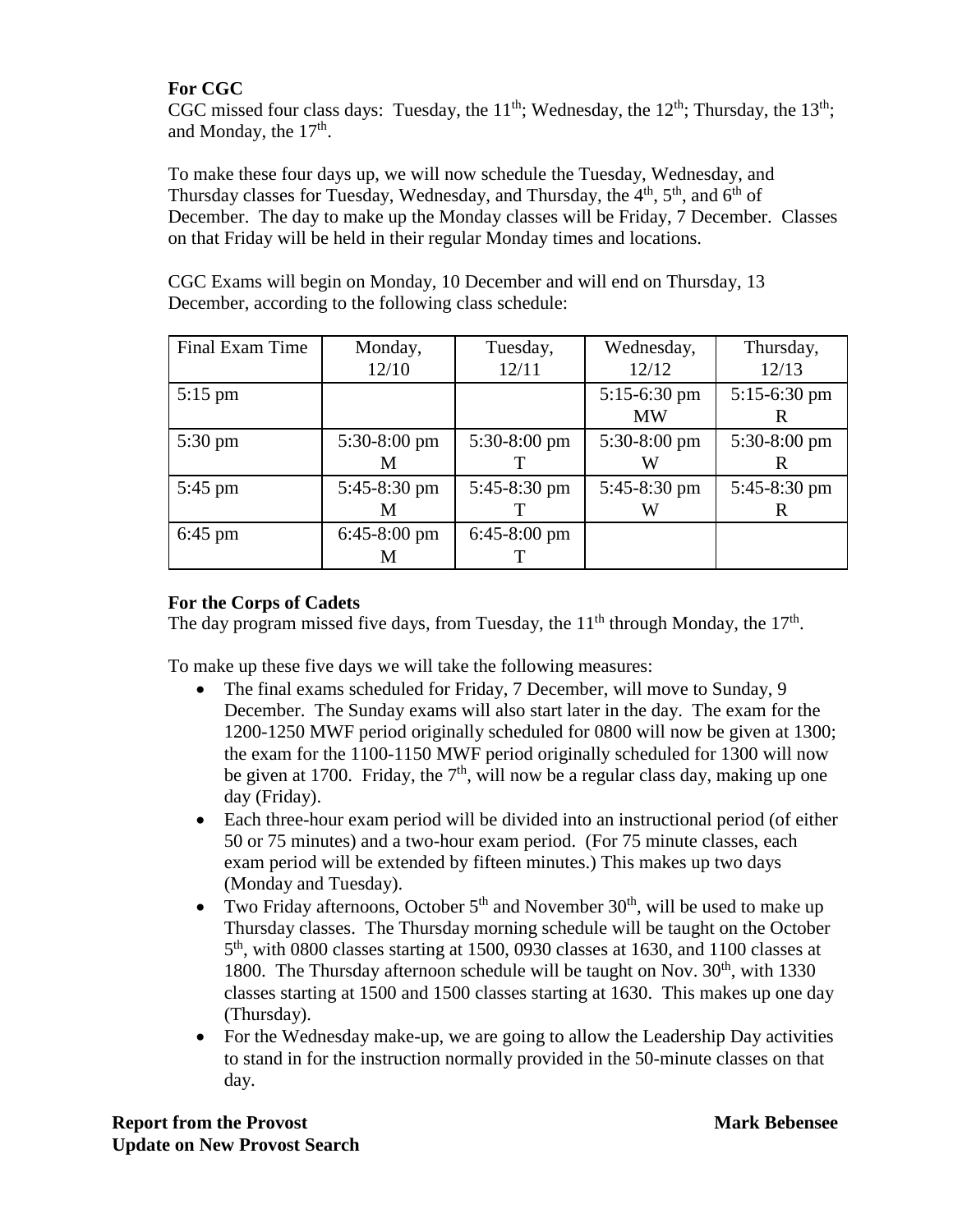Campus visits will start in November before Thanksgiving break and all applicants will be here during that week.

Skype interviews will be held during the first week of November.

## **Senate Announcements** Senators

Unmasking Domestic Violence Conference at the College of Charleston North Campus on October 24 – 26. Domestic violence is one of the leading causes of death for women here in South Carolina. The M.A.D. team, Men Against Domestic Violence, work tirelessly to push this conversation forward and want to invite you to their first annual domestic violence conference, Oct. 24 through Oct. 26 at the College of Charleston North Campus. It ends with their inaugural gala that Friday night at Trident Tech, which includes a three-course dinner, silent auction and the 2018 Unmasking Domestic Violence Award. /M.A.D. USA. For more information: <http://sps.cofc.edu/madcharleston/>

# **Future Business Jack Porter**

## **CSI**

Have the Faculty Senate provide feedback, continuous improvement, and suggestions to enhance the academic aspects of the CSI program. If your department members have participated in the CSI program and would like to contribute toward improving the academic aspect of CSI we would like your feedback and observations to play a more constructive part in CSI moving forward. If interested please contact the Executive Committee.

## **Next Faculty Senate Meeting – October 12, 2018 at 2:00PM in the Greater Issues Room, Mark Clark Hall, Room 230.**

On October 12<sup>th</sup> classes are cancelled beginning at noon in preparation for Parent's Weekend.

# **Adjournment Jack Porter**

No other business to discuss. The meeting adjourned at 3:20PM.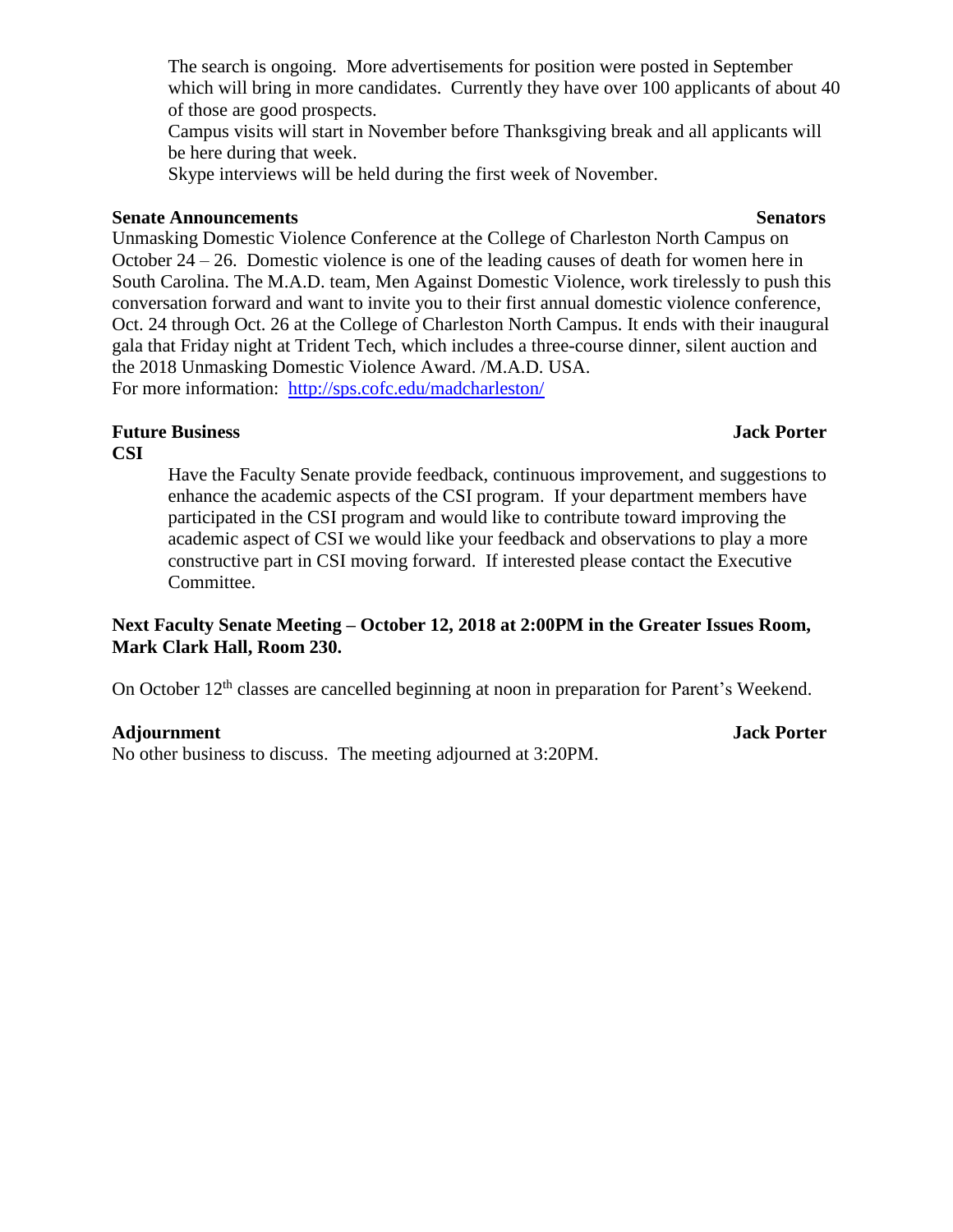## Attachment 1. Undergraduate Curriculum Committee Recommendations Undergraduate Curriculum Committee Report

# Recommendations to Faculty Senate September 15, 2018

The Undergraduate Curriculum Committee met on September 4, 2018 at 1230 in Grimsley Hall 328. Votes were taken on the following curriculum changes.

Items are numbered sequentially for the academic year corresponding to the order in which the committee receives them. All supporting documents use this number to begin filenames.

|              | Proposal/Change                                                                                                                                                                                                                                                                                                                                                                                                                                             | <b>UCC Key Talking Points</b>                                                                                                                                                                         |
|--------------|-------------------------------------------------------------------------------------------------------------------------------------------------------------------------------------------------------------------------------------------------------------------------------------------------------------------------------------------------------------------------------------------------------------------------------------------------------------|-------------------------------------------------------------------------------------------------------------------------------------------------------------------------------------------------------|
| $\mathbf{1}$ | Item 1: AERO 150 – Principles of Aviation (New<br>Course)<br>This course provides a general introduction to history of flight,<br>theory of flight, and foundational information for aspiring pilots.<br>This course meets the preparation requirements for the FAA<br>Private Pilot computerized knowledge examination, a pre-<br>requisite for an FAA Private Pilot License.                                                                              | This course will not infringe on<br>Department of Physics aerodynamics<br>courses and may even garner more<br>student interest in those courses.<br>Unanimously approved.                             |
|              |                                                                                                                                                                                                                                                                                                                                                                                                                                                             |                                                                                                                                                                                                       |
| 2            | <b>Item 2: CRMJ 334 – Introduction to Crime Mapping</b><br>(New Course)<br>This course provides a broad introduction into the world of<br>geographic information systems (GIS) and their applicability to<br>the social sciences – particularly criminal justice and intelligence<br>studies.                                                                                                                                                               | Course will have a lab fee but will be<br>listed as a lecture course. This is a<br>similar to how language courses with lab<br>fees are currently offered. Unanimously<br>approved.                   |
|              |                                                                                                                                                                                                                                                                                                                                                                                                                                                             |                                                                                                                                                                                                       |
| 3            | <b>Item 3: Finance (New Program)</b><br>Existing Finance pathway will be moved into a new major within<br>the Baker School of Business.                                                                                                                                                                                                                                                                                                                     | No new courses or faculty required.<br>Gives more structure for allocation of<br>resources with School. Unanimously<br>approved.                                                                      |
|              |                                                                                                                                                                                                                                                                                                                                                                                                                                                             |                                                                                                                                                                                                       |
| 4            | <b>Item 4: Supply Chain (New Program)</b><br>Existing Supply Chain pathway will be moved into a new major<br>within the Baker School of Business.                                                                                                                                                                                                                                                                                                           | No new courses or faculty required.<br>Gives more structure for allocation of<br>resources with School. Unanimously<br>approved.                                                                      |
|              |                                                                                                                                                                                                                                                                                                                                                                                                                                                             |                                                                                                                                                                                                       |
| 5            | Item 5: BADM 250 - Special Topics - Transfer Credit<br>(New Course)<br>Course allows transfer credit of on-Remedial Management,<br>Hospitality Management, Construction Management, Supply<br>Chain, Logistics, Business, Accounting, Marketing or similar<br>courses.                                                                                                                                                                                      | Course could be "taken" multiple times<br>depending on amount of credits that need<br>to be transferred. Unanimously<br>approved.                                                                     |
| 6            | <b>Item 1: BS in Education (New Program)</b><br>The purpose of the Bachelor of Science in Education (BS-ED) is<br>to prepare teachers to teach in the Lowcountry, the state of South<br>Carolina, and the nation. The target audience will be Citadel day<br>and evening undergraduate students who desire to pursue a career<br>in teaching. The preparation of educators has been and remains<br>an important part of the mission of The Citadel, and the | Intent is to get degree in education and<br>their specialty area. This will help with<br>student enrollment in education. There is<br>no additional coursework for students.<br>Unanimously approved. |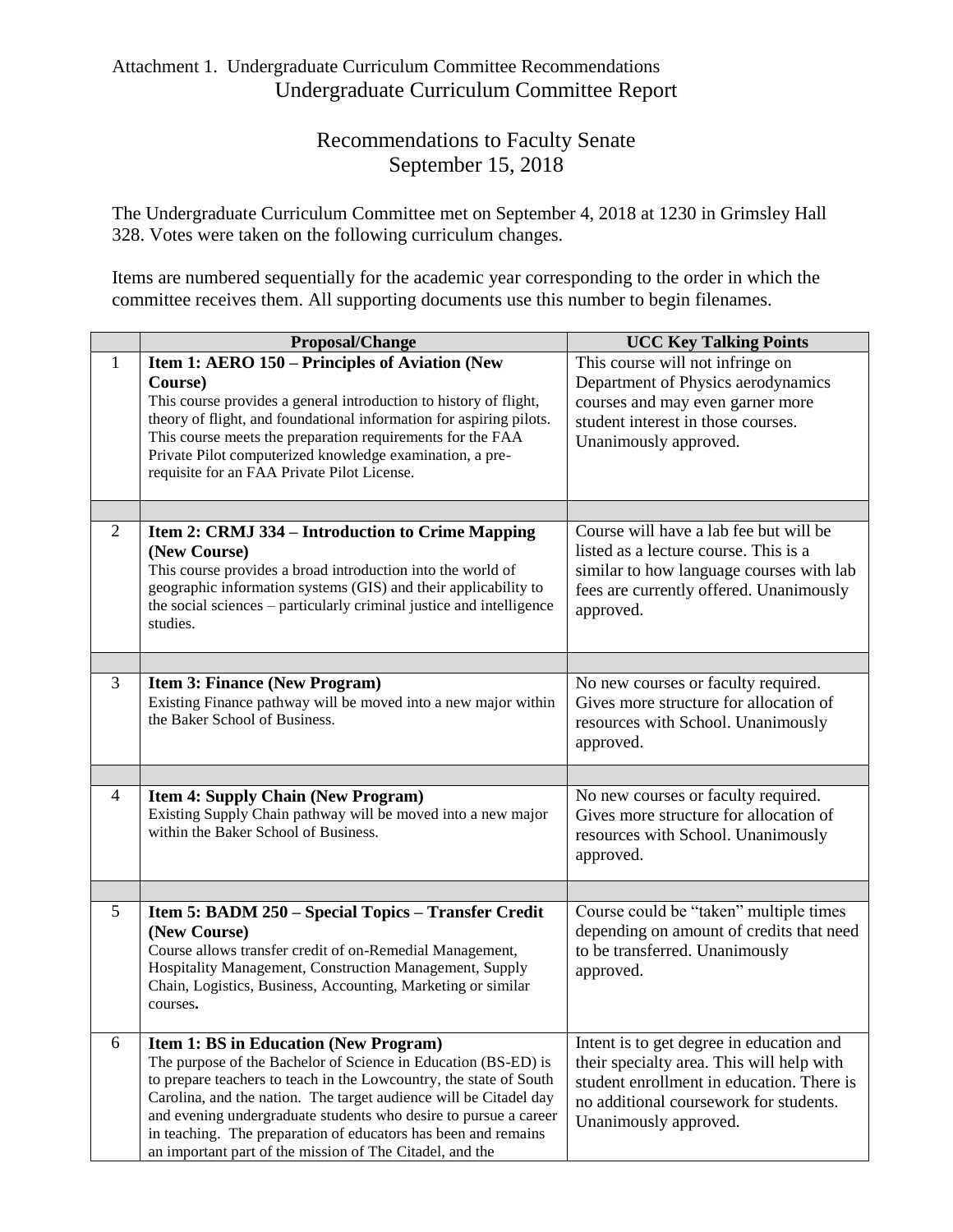|    | education of teachers fits squarely with The Citadel's mission to<br>prepare principled leaders for all walks of life.                                                                                                                                                                                                                                                                                                                                                                                                                                                                                                                                                                                             |                                                                                                                                                                                                                                                                                                                                                                                                  |
|----|--------------------------------------------------------------------------------------------------------------------------------------------------------------------------------------------------------------------------------------------------------------------------------------------------------------------------------------------------------------------------------------------------------------------------------------------------------------------------------------------------------------------------------------------------------------------------------------------------------------------------------------------------------------------------------------------------------------------|--------------------------------------------------------------------------------------------------------------------------------------------------------------------------------------------------------------------------------------------------------------------------------------------------------------------------------------------------------------------------------------------------|
| 7  | <b>Item 2: Computer Science (Program Revision)</b><br>A free elective will be replaced with a mathematics/statistics<br>elective (200 or higher) in order to meet compliance with ABET<br>accreditation standards.                                                                                                                                                                                                                                                                                                                                                                                                                                                                                                 | Necessary move for new ABET criteria.<br>Unanimously approved.                                                                                                                                                                                                                                                                                                                                   |
| 8  | Item 3: CSCI 201 – Introduction to Computer Science<br>(Revised Course)<br>The lab component of the course is being removed and put into a<br>new course to allow greater flexibility in scheduling multiple<br>sections. The course will be 3 credit hours instead of 4.                                                                                                                                                                                                                                                                                                                                                                                                                                          | Being done for scheduling flexibility.<br>Pre/co-requisite approval to be done at<br>discretion of department head.<br>Unanimously approved.                                                                                                                                                                                                                                                     |
| 9  | Item 4: CSCI 211 – Introduction to Computer Science<br><b>Lab (New Course)</b><br>This is the new course resulting from the split of CSCI 201 (Item<br>3). The course will be 1 credit hour, which results in no change in<br>total hours for the major.                                                                                                                                                                                                                                                                                                                                                                                                                                                           | See discussion of Item 3. Unanimously<br>approved.                                                                                                                                                                                                                                                                                                                                               |
| 10 | Item 5: Post Baccalaureate Pre Med (New Program)                                                                                                                                                                                                                                                                                                                                                                                                                                                                                                                                                                                                                                                                   | Withdrawn                                                                                                                                                                                                                                                                                                                                                                                        |
| 11 | Item 6: Online BS in Tactical Strength and<br><b>Conditioning (New Program)</b><br>Students enrolling in this program will either come in having<br>completed an Associates Degree, or will come in with a Joint<br>Services Contract. Based upon those two populations, Gen-Ed<br>Credits entering the program will vary. Depending upon each<br>applicant, we will ensure that each applicant has already satisfied,<br>or will satisfy the following before continuing on to final two<br>years of the program.                                                                                                                                                                                                 | No other program in the country, but<br>Army and Marines have expressed<br>interest. Concern in committee over lack<br>of difference between this degree and<br>exercise science. Creation of more<br>tactical strength and conditioning courses<br>should be completed before rolling out<br>program. Would not be initiated for a<br>few years. Unanimously approved (one<br>abstaining vote). |
| 12 | Item 7: DHHP 4XX - Tactical Strength and<br><b>Conditioning (New Course)</b><br>A study of fundamental concepts in bioenergetics, biomechanics,<br>and cardiopulmonary and skeletal muscle function and<br>adaptation, as it relates to the physical conditioning, training, and<br>physical fitness of tactical personnel. Current research and<br>laboratory techniques for assessing human physiological<br>responses to exercise and training will be studied. Topics to be<br>covered include but are not limited to: testing and evaluating<br>tactical populations, nutrition for tactical populations, and<br>physiological issues related to fire and recuse, law enforcement,<br>and military personnel. | New course needed for new program in<br>Tactical Strength and Conditioning. See<br>discussion in Item 6. Unanimously<br>approved.                                                                                                                                                                                                                                                                |
| 13 | Item 8: BS in Cyber Operations (New Program)<br>The mission of Bachelor of Science program in Cyber Operations<br>is to develop the next generation of cyber leaders who can<br>analyze the security of cyber systems, protect and defend cyber                                                                                                                                                                                                                                                                                                                                                                                                                                                                    | Seeking NSA designation in Cyber<br>Operations. Support from electrical<br>engineering and approved new hires in<br>cyber security will assist build of                                                                                                                                                                                                                                          |